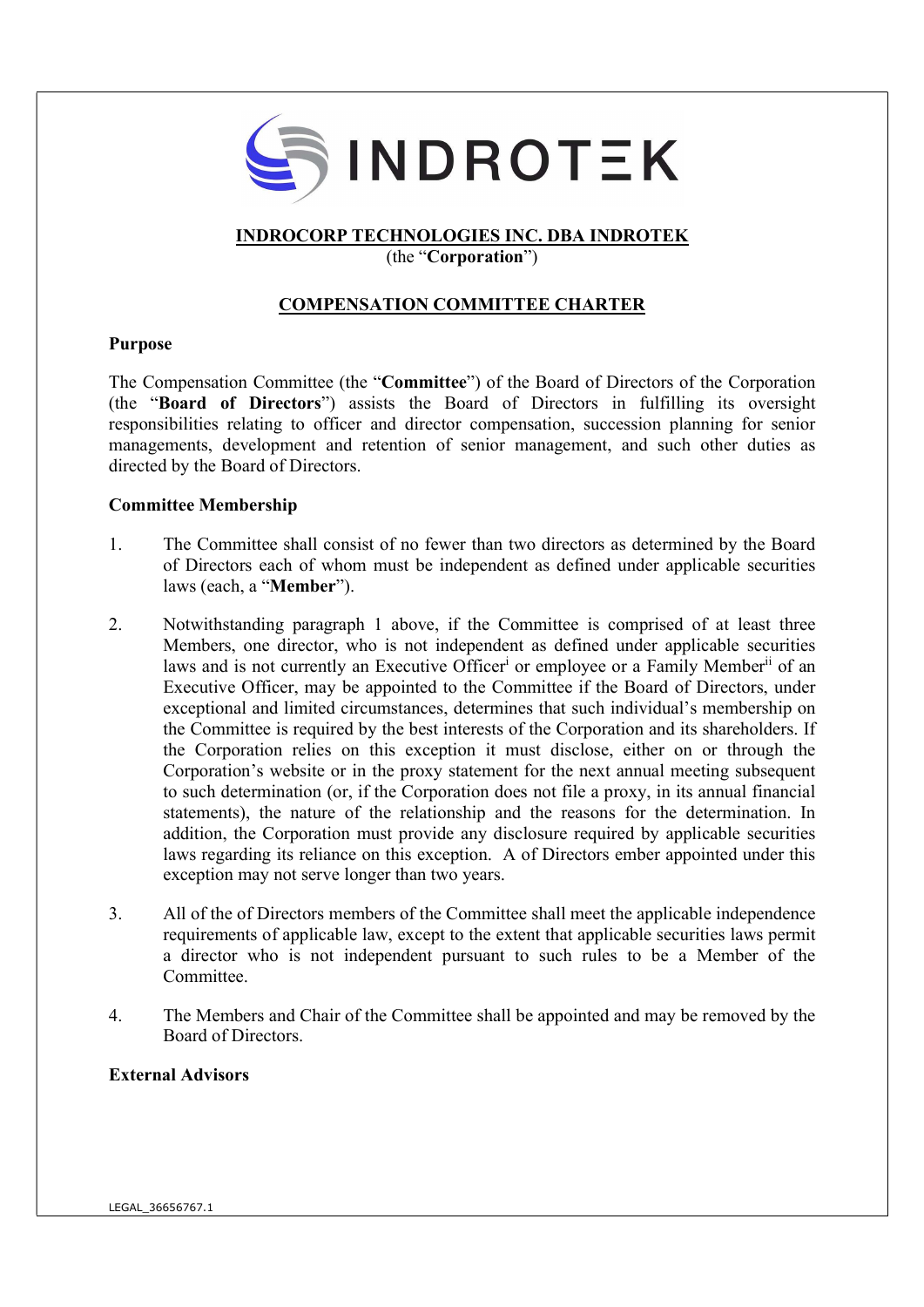

The Committee has the authority to retain and terminate any consulting firm used to assist in the evaluation of director, Chief Executive Officer or other officer compensation and to retain independent legal or other advisors, in each case as the Committee may deem appropriate, including the authority to approve these firm's fees and other retention terms.

 $-2 -$ 

### Responsibilities related to Compensation

The Committee shall:

- 1. review and approve the Corporation's compensation guidelines and structure;
- 2. review and approve on an annual basis the corporate goals and objectives with respect to compensation for the Chief Executive Officer of the Corporation. The Committee will evaluate at least once a year this individual's performance in light of these established goals and objectives and based upon these evaluations shall set the Chief Executive Officer's annual compensation, including salary, bonus, incentive and equity compensation. The Chief Executive Officer shall not be present when his or her compensation is considered or determined by the Committee;
- 3. review and approve on an annual basis the evaluation process and compensation structure for the Corporation's other officers, including salary, bonus, incentive and equity compensation. The Committee will evaluate at least once a year their individual performance in light of these established goals and objectives and, based upon their evaluations, shall set their annual compensation, including salary, bonus, incentive and equity compensation. No officer may be present when his or her compensation is considered or determined by the Committee;
- 4. review the Corporation's incentive compensation and other equity-based plans and recommend changes in such plans to the Board of Directors as needed. The Committee may exercise the authority of the Board of Directors with respect to the administration of such plans;
- 5. periodically review and make recommendations to the Board of Directors regarding the compensation of non-management directors, including Board of Director and Committee retainers, meeting fees, equity-based compensation and such other forms of compensation and benefits as the Committee may consider appropriate;
- 6. oversee the appointment and removal of executive officers, and review and approve for executive officers, including the Chief Executive Officer, any employment, severance or change in control agreements; and
- 7. approve any loans to employees as allowed by law.